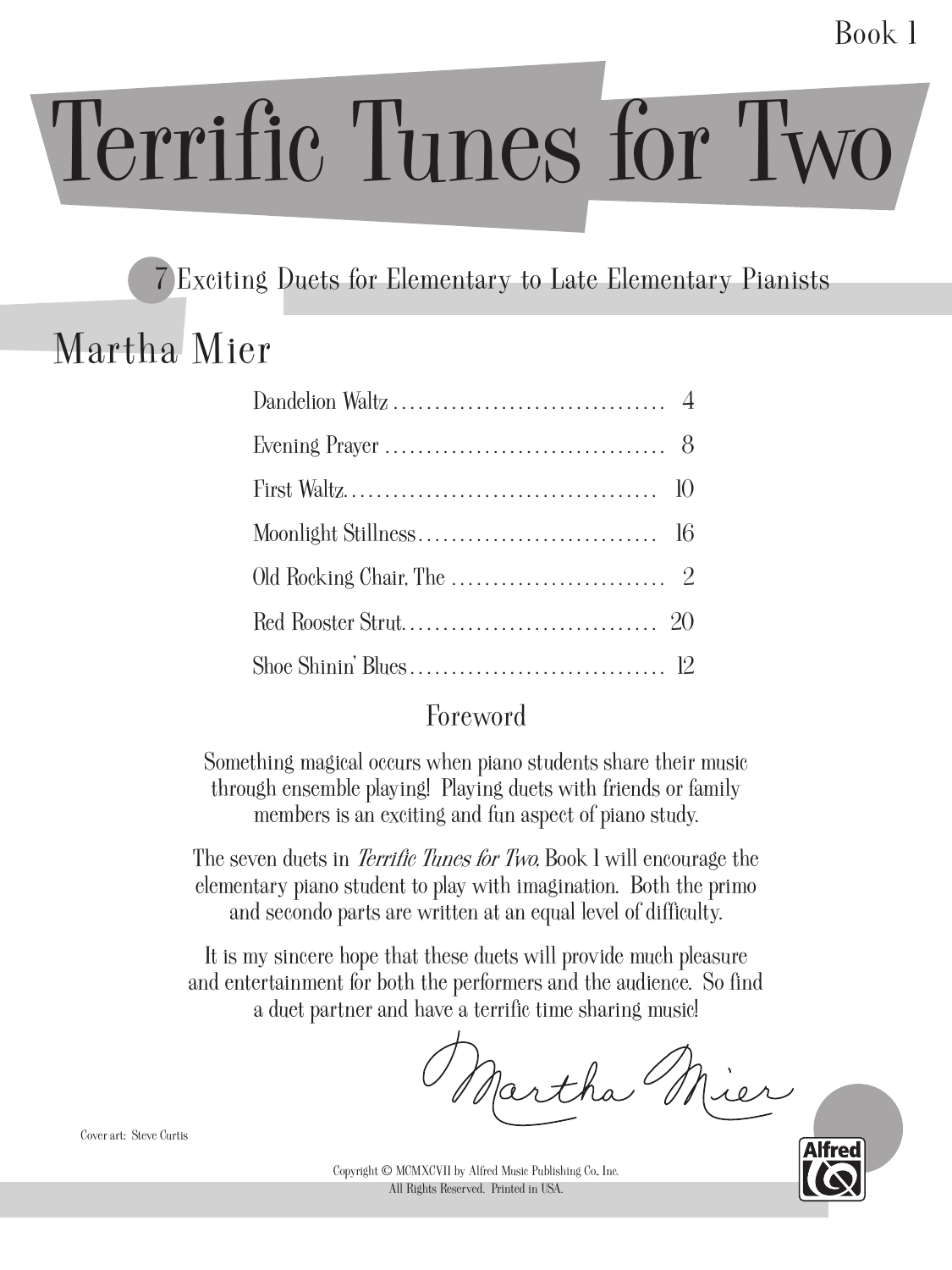# Dandelion Waltz

Secondo